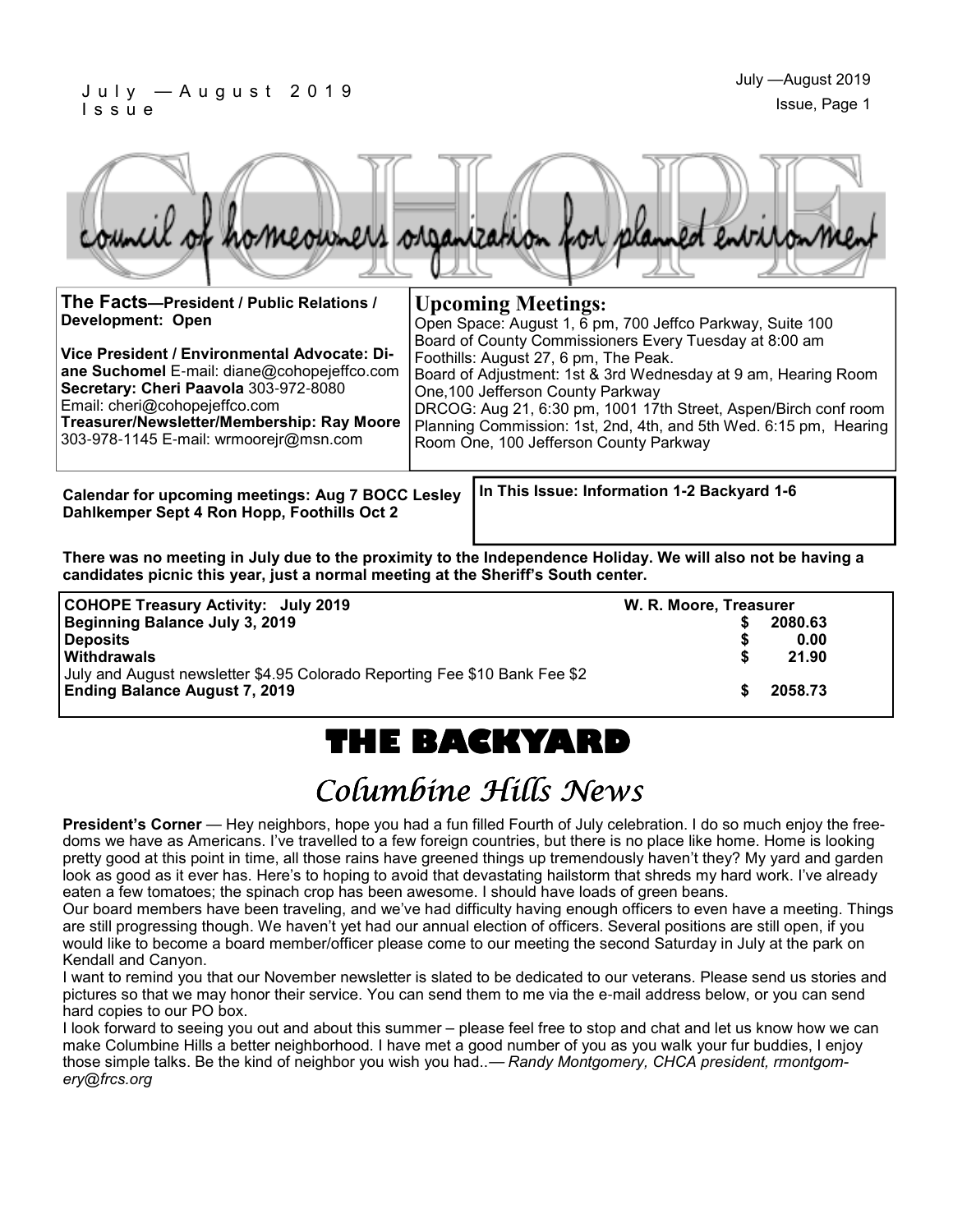# **Columbine Knolls Voice**

*From* **May 2019 Board Minutes—** Board President Hale called the meeting to order at 7:00 p.m. Board Members present were Directors Hale, Tierney, Baden-Gillette, Wambsanss, Buresh and Harris.

**PUBLIC COMMENTS:** The floor was opened for comments, but none were submitted.

**COMMITTEE REPORTS: Membership:** Lynn Weitzel is recording all dues and donations submitted for 2019. As of this date there were 325 paid HOA memberships; 69 members did not renew and 68 new members have joined. The current HOA Ledger indicates we have \$13,000 in paid dues and \$912.18 in donations. Lynn also reported the new directories were to be mailed shortly, larger print was well received by all.

**Safety & Beautification:** No new items to report. The CKHOA is still seeking a volunteer to chair this committee as well as a chairperson for the Planning & Zoning Committee.

**Covenants & Architectural Control:** The efforts by Board Members to resolve covenant issues were reviewed. HOA Member Michael Pichler asked about current court cases. One case was dismissed one is pending for harassment. Finance Report: Jean Baden-Gillette, the HOA's current Treasurer reports that income is running slightly ahead of last year.

**Special Events:** May 31 – June 2 - Garage Sale, July 4th – Parade, July 31 – HOA Pool Party, September – Clean Up Day, October 18 – Halloween Party

**OLD/NEW BUSINESS:** Steve Hantelman is the process of developing a new website for the HOA.

There were no New Business Issues.

Meeting was adjourned at 7:46 p.m.

# **Columbine Knolls South II Review**

*From* **President's Letter—** We had a great turnout for the Bike and Car Show. It was close to three times the total of last year. This year the head count was at least 200 or more. The bike parade was very fun for all the kids that participated led by a decorated golf cart with music driven by Dave Minson. All participants had a really good time for our 2nd annual Bike and Car Show. Thanks to Amy Kowalski the lead and her husband Adam, Dan Meyer the Car Show lead, Jennifer and Adam Blake, Andi and Eric Elkins, Sarah Bailey, Renee Cunningham, Erin and Josh Kunkel, Dave Minson, and Stephanie and Bob Haberkorn. If I missed someone, I apologize. Great job by all.

Our next big event will be Music, Games, and Movie in the Park on Thursday August 8th.

The Garage Sale was a big success at the end of June sponsored by Jennifer Blake. A big thanks to her and her excellent organization and sponsorship.

There was an error in the last newsletter in my article. ALL inquires should go to cksiihoatreas@gmail.com if there are any issues with the large item pickup on July 10th. Provide your address and a brief message of the issue. It has also been corrected in our board members list.

Thanks to all for working hard to keep their lawns and gardens looking beautiful. Please remember that we are now under water restrictions and watering should not be done between 10 a.m. and 6 p.m.

It seems that fraud problems have been more prevalent lately. My family has encountered issues in the past but luckily had precautions in place to stop the fraud process. Please stay alert and take precautions. Listed below are a few tips I have used: Know who you are dealing with. Check with the Better Business Bureau and Consumer Protection Agency to see who are dealing with if the entity is unfamiliar to you.

Pay the safest way. Credit cards are the best way to pay for online purchases or for services.

Guard your personal information. Crooks pretending to be from companies you do business with may call or send you an email, claiming they need to verify your personal information. Do not provide that information since they should have it. Your social security number should never be required.

Stay safe online. Don't send credit card numbers by email because it is not secure. If you are providing financial or other sensitive information, make sure the website is secure and that your information you provide is safeguarded in storage. Be cautious about unsolicited emails. They are often fraudulent. So best to delete the email.

Resist pressure. Legitimate companies and charities will give you time to make your decision.

Don't believe promises of easy money. Offers that sound too good to be true, are too good to be true.

Fully understand the offer. A legitimate seller should provide all the details necessary for you to make a good decision. If details are not provided it could be the sign that it's a scam.

Get off credit marketing lists. Call 888-567-8688. Your SSN will be required to verify your identity. Removing yourself does not hurt your chances of applying for or getting credit.

Check your credit reports regularly. If you find incorrect information that does not belong to you, follow the instructions for disputing those items. You can ask for free copies of credit reports if you were denied credit. You can ask for free credit reports once a year by calling 877-322-8228 or going to www.annualcreditreport.com.

Be cautious about offers for credit report monitoring services. We use a service and it has worked very well, but you do not have to pay extra when you can get them free or very cheap. You can purchase them for about \$9 through one of the credit bureaus' Web sites or by phone. The credit bureaus are Equifax, Experian, and TransUnion.— *Bob Haberkorn, President CKSII HOA*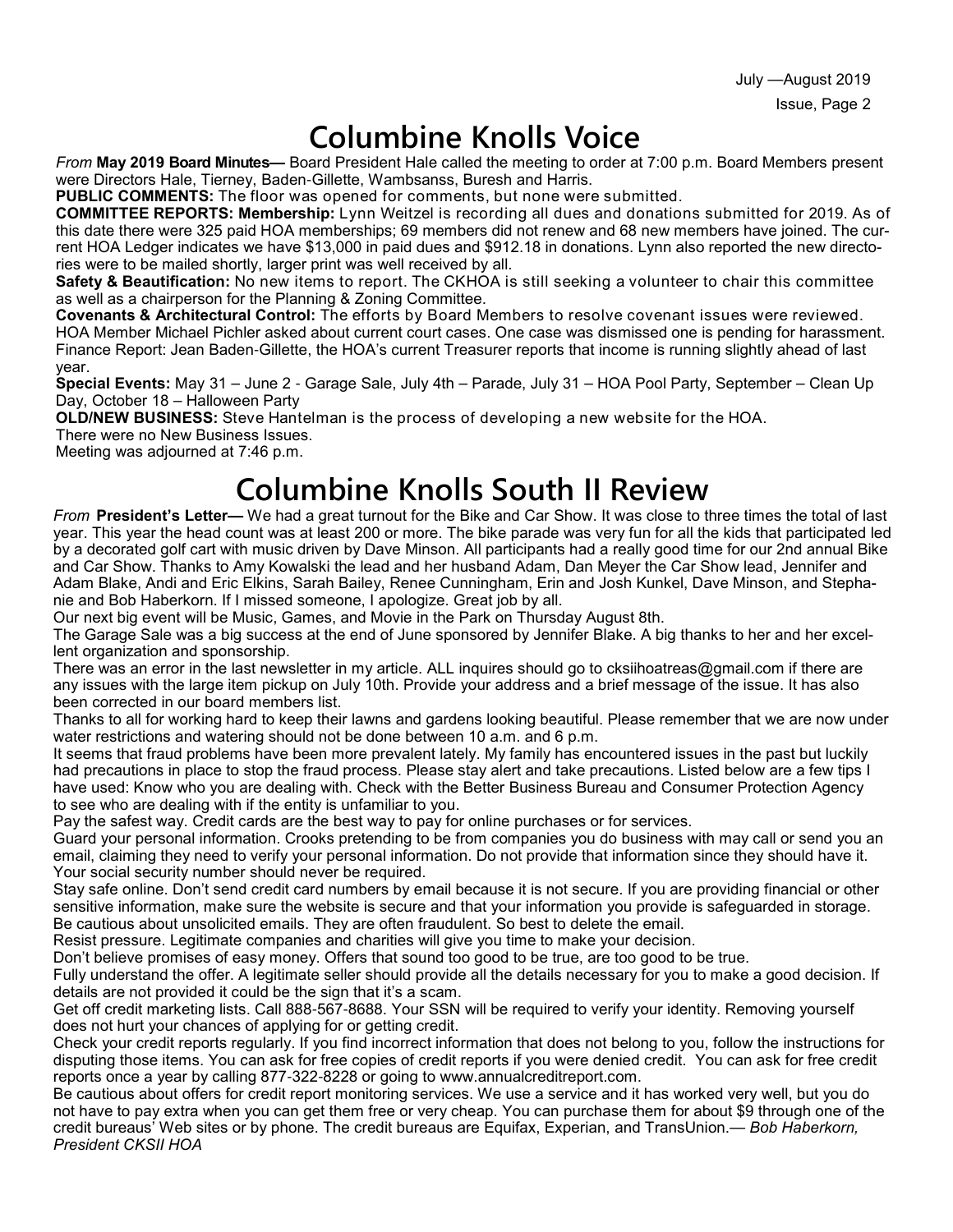July —August 2019

*From* **CKSII HOA Board Meeting Minutes from May 14, 2019—**President, Bob Haberkorn called the meeting to order at 7:01 p.m.. Board members Adam Blake, Tom Schicktanz, Steve Kalney, Joshua Kunkel, Pam Horiszny, and Chris Reynolds were in attendance along with Roger Borcherding of DARCO Property Management.

**Treasurer's Report:** Pam reported the HOA currently has 354 members.

**ACC Committee:** Josh reported applications as follows:14 total, 13 have been approved, one denial (request to place a shipping container in the back yard). The applications included new roofs, painting, sidewalks, a new deck, and request for a temporary roll off dumpster and porta potty.

Last meeting, we discussed the idea of creating a design standards manual (or architectural guidelines). Since then, the ACC committee suggested a more practical approach that includes establishing some basic guidelines and defining per-case review process. Who will do this?

The ACC also discussed improving the process used to review and approve house paint samples to ensure we get a full representation of the color prior to granting approval. We suggested referencing the Sherwin Williams website, which has an HOA-approved palette, as a new tool to assist HOA members to choose colors that will receive ACC approval. Adam will work with the webmaster to include these changes and, if needed, update the online ACC form to include any new instructions.

**Social & Welcome Committee Report** We welcomed six new homeowners in April. The Welcome Committee will make the next round of deliveries in August. Don't forget to register your home for the Community Garage Sale by emailing jblake5280@gmail.com.

**Management Report:** Two inspections were conducted in May. Twelve problems were observed: six trailers, one boat, two houses with holiday lights, one flower bed with weeds, one roof with tarps on the peaks and one window with a wood covering. No Covenant violations have been referred to the HOA's attorney since June of 2015.

**New Business** We are happy to see our neighbors at the HOA meeting! Thanks to John Beiberly, Darleen Fraiser, and Kevin Vogle for joining us. We enjoyed meeting our two newest neighbors and chatting about the latest tax assessments. Look to our next newsletter for more on that topic!

**Old Business Snow Removal**: During the last snow storm, Josh attempted to plow the sidewalk along Chatfield and Carr Streets to get an estimate of how much it might cost for the HOA to offer this service. Unfortunately, the plow he had was too wide so he will try again next season.

**Corner Gardens:** our corner gardens (on Chatfield) are looking lovely! Steve shared that he will install sprinklers soon!

**Website:** Our website was updated to include current email addresses for key HOA board and community members. In addition, Adam will confirm that we have included the HOA insurance information (required to be given to potential buyers.)

Next Meeting Dates September 10, 2019 November 12, 2019 January 14, 2020

Upcoming Special Event Dates: July 10 – Large Item Pick-Up August 8, 2019 – Movie in the Park December 1, 2020 – Holiday Hayride

The meeting was adjourned at 7:56 p.m.

### Columbine West Civic Association Newsletter

*From* **A Moment With The Board** The June 11th meeting was held at Dutch Creek Pool Pavilion, with ominous clouds and sideways wind the temperature dropped and we hustled to get through the Agenda. Our attendance was very small and most of the current scheduled events are on task. All hands are ready to support the upcoming Dumpster Day on July 13, please check out the full article on the front page for details. There was some discussion on an Entrance Clean Up date of June 15, so we planned to meet at the Zephyr/ Ken Caryl entrance and move through entrances with time and volunteer availability. Mark your calendars for the upcoming FREE Swim Nights of July 6th & 27th, the pool will be available to any and all Columbine West residents to enjoy from 6 p.m. til 8 p.m. National Night Out is scheduled and planned for August 6th, first Tuesday of the month. The association would love to bring another Fall event onto the calendar so there was discussion of a potential Movie Night in the Park or an Ice Cream Social right after school starts If you have questions or any suggestion of ideas feel free to email CWCAtalk@gmail.com. Look forward to hearing from the community. Residents are encouraged to attend any monthly meeting the next one is July 9th at 6:30 p.m., Dutch Creek Pool Pavillion, second Tuesday of the Month. This month we would like to encourage anyone interested in volunteering to join us

### The Leawood Rapporter

*From* **Leawood Civic Association Minutes of June 4, 2019**— Meeting commenced at 7:03pm **Board Members Present:** Paul O'Connor, Chip Langowski, Mike Karbach, Laurie Selander, Gina Severino, Debby Baker, Nancy Bock and Rhonda Eveleth **Guests:** Chuck Sova and Scott Barrett

**Treasurer's Report:** Mike presented the report to all in attendance and it is enclosed in the Rapporter. Currently our total is \$5,491.44. Several bills were presented to Mike for cleaning up the Leawood Entrance on Bowles and new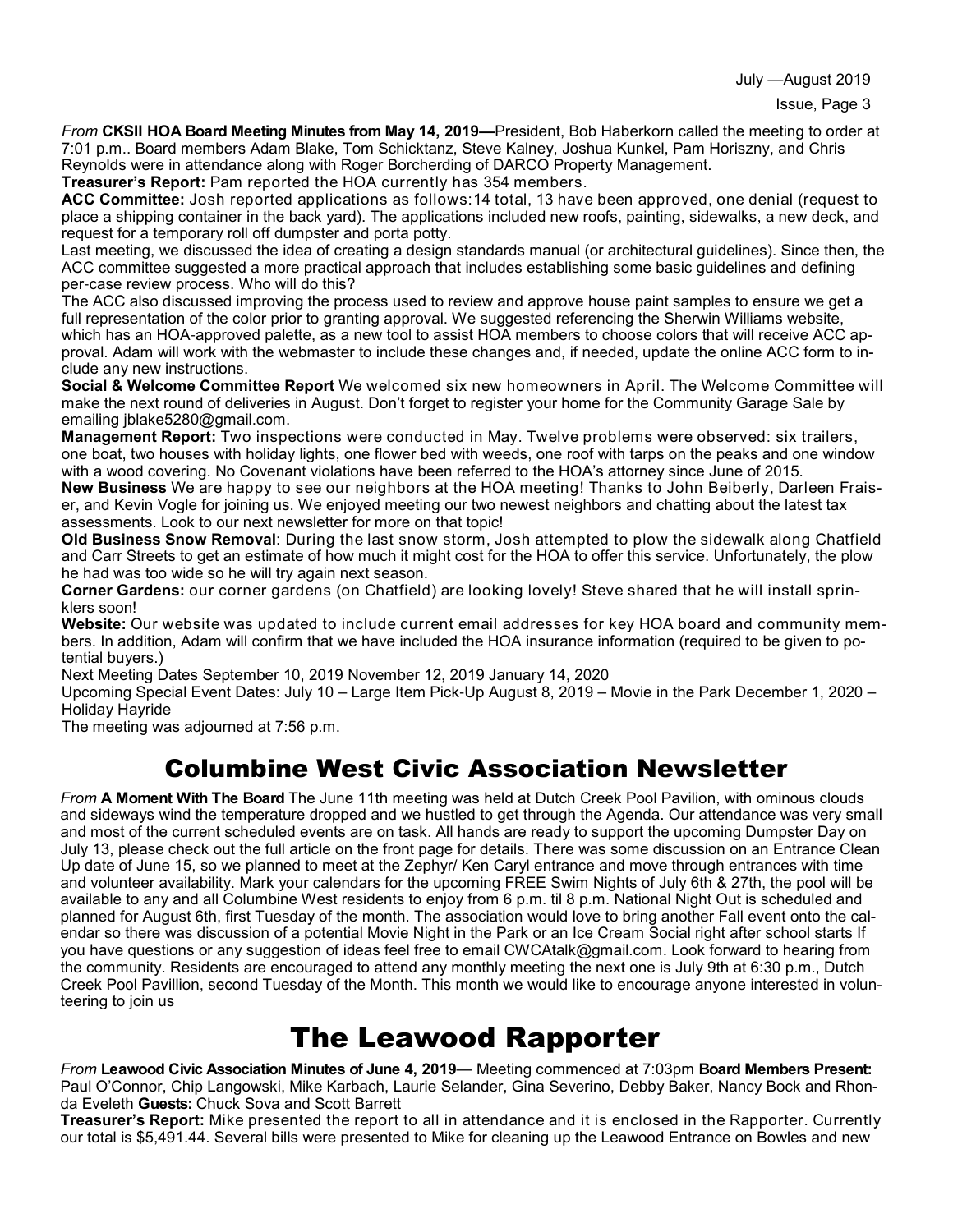banners. We also received a few more civic association dues. Chuck Sova wanted to inform us that the ability to pay dues on line was not working. Chip said that it might have been down for maintenance and it is now up and running. Scott Barrett is a new resident and a new dad. He wanted to know more about our neighborhood. Welcome Scott. The board discussed the website and contact information on the front page of The Leawood Rapporter. The phone number will be changed to all numbers. Paul will check on who is responding to the messages left. Laurie will look into posting our information on the Leawood Nextdoor Neighbor site. Paul put up the Membership Drive banners. Thank you Paul.

Paul, two of Paul's sons, Chip, Nancy and Laurie cleaned up the front entrance to Leawood on Bowles. There are fewer flowers and more rock. Paul will be calling to see if the county will reconnect the water line to the area in front of the sign. So far, the rain has watered the plants but the board may be asking for help to water the plants in the heat and dry weather if the water line does not get reconnected. Richard and Rene White donated the barrel in front of the sign. They have moved out of Leawood but we want to acknowledge them for the barrel and all of their volunteering over the last few years. Thank you and good luck. Chip is maintaining the grass next to the signs. Thank you Chip.

Chip was approached by Front Range Christian School to see if they could put in their school activities like Gina does for Leawood Elementary, Ken Caryl Middle School, and Columbine High School. The board voted on the idea and approved them being added to school activities. Gina will go on their website and add their school activities.

Gina was informed that Colorado Lasertype will be increasing their fee for our monthly newsletter due to rising mail costs. The cost increase will go from \$185 per month to \$200 per month until October and it will then go to \$228.97 per month.

**Upcoming Events:** The Community Garage Sales will be run by Kevin and Cathy Ashton. The dates: June 7th and 8th. Thank you to both of them for their continued effort for Leawood to have a community garage sale. The first front yard party will be at 6pm at 6111 W. Maplewood on June 14th. We will post the parties each month in the Leawood Rapporter.

The annual clean up will be June 15th. Rhonda and Laurie will be at the entrance to Leawood Elementary Parking Lot at 6 am to receive the dumpsters and to collect money. We are getting three dumpsters and the Leawood Park Board is paying half of the cost of the third dumpster. Thank you to Nancy Bock for handling the paperwork with Leawood Elementary for the use of their parking lot. The LCA Board thanks new resident SCOTT DISNEY of Sandstone Construction for working out a contract with 5280 to be able to get dumpsters at a lower price than we had last year.

The annual picnic will be August 24th at Leawood Park. Information regarding the picnic is in the Rapporter this month and will be again in the August Rapporter.

Laurie Selander brought up an idea about implementing a career fair in June of next year to pair up adults and children ages 11-15 looking for help/work. The idea is to introduce adults who want a little help with children who want to earn money but need to be able to do it in their own neighborhood. The adults would work with the teens so they would have the companionship and accomplish the tasks together. The board discussed pros and cons. It is the board's intention to talk this out with other residents, possibly at the picnic and get feedback on the idea during the year. Meeting was adjourned at 8:01 p.m.

*From* **Leawood Metropolitan Recreation and Park District Minutes June 12, 2019** The special meeting was called to order at 5:10 p.m. at at Weaver Park, by President Kyle Sargent. Members present were: Donna Snyder/Treasurer, Linda Smith/Vice President, Debby Baker/Secretary and Dave Padilla/Parks Manager.

**Walk Weaver Park –** The board walked the western end of Weaver Park, identifying maintenance issues and potential projects. Among those discussed were: trimming of bushes at the pavilion to provide more visibility to the area; bare spots from Platte Canyon's restoration from the sewer project; bare spots at main entrance to the park, as well as refreshing of park signs; landscaping at Denver Water easement area to prevent vehicular access; weathering and cracking of wood planking at far western planting of additional trees on the south side of the creek; repair or replace a tennis court net and restore poles to correct positions; painting of the soccer field fence; limiting the amount of native grass cutting on the steep slope by the soccer field; weeding and further landscaping at the wooden (middle) bridge; loss of vegetation on the walk to Vintage Reserve; possible changes to address bare areas between sidewalk and Weaver Park Drive; and, review of potential updates to the play area. The board adjourned the special meeting and opened its regular meeting at 6:26 p.m.

**Public Comment/Correspondence –** Don Fisher attended the meeting to express concern about the erosion that is occurring in the creek banks in Raccoon Hollar. Urban Drainage will be made aware of the problem. A Leawood resident left a message for Kyle regarding native grass areas at Weaver and Raccoon Parks. Unfortunately, the resident used a private number and did not leave a name or callback number, so Kyle was unable to respond directly

**Treasurer's Report** – Donna presented the Treasurer's report. Invoices for the month include Denver Water, Weston, United Site Services, Rich Alarcon, Waste Management, Xcel, doggie bag vendor, DBC Irrigation, renewal of Post Office Box, Dave's invoice and reimbursement to petty cash.

**Parks Manager Report –** Repairs were made to the irrigation systems in Leawood, Weaver and Raccoon Parks. Three downed trees, and many downed branches, caused by the snow, were removed. Fertilizer and weed control were applied to the blue grass in Leawood and Weaver parks and in T-Tract. Doggie bags were checked and replenished as needed.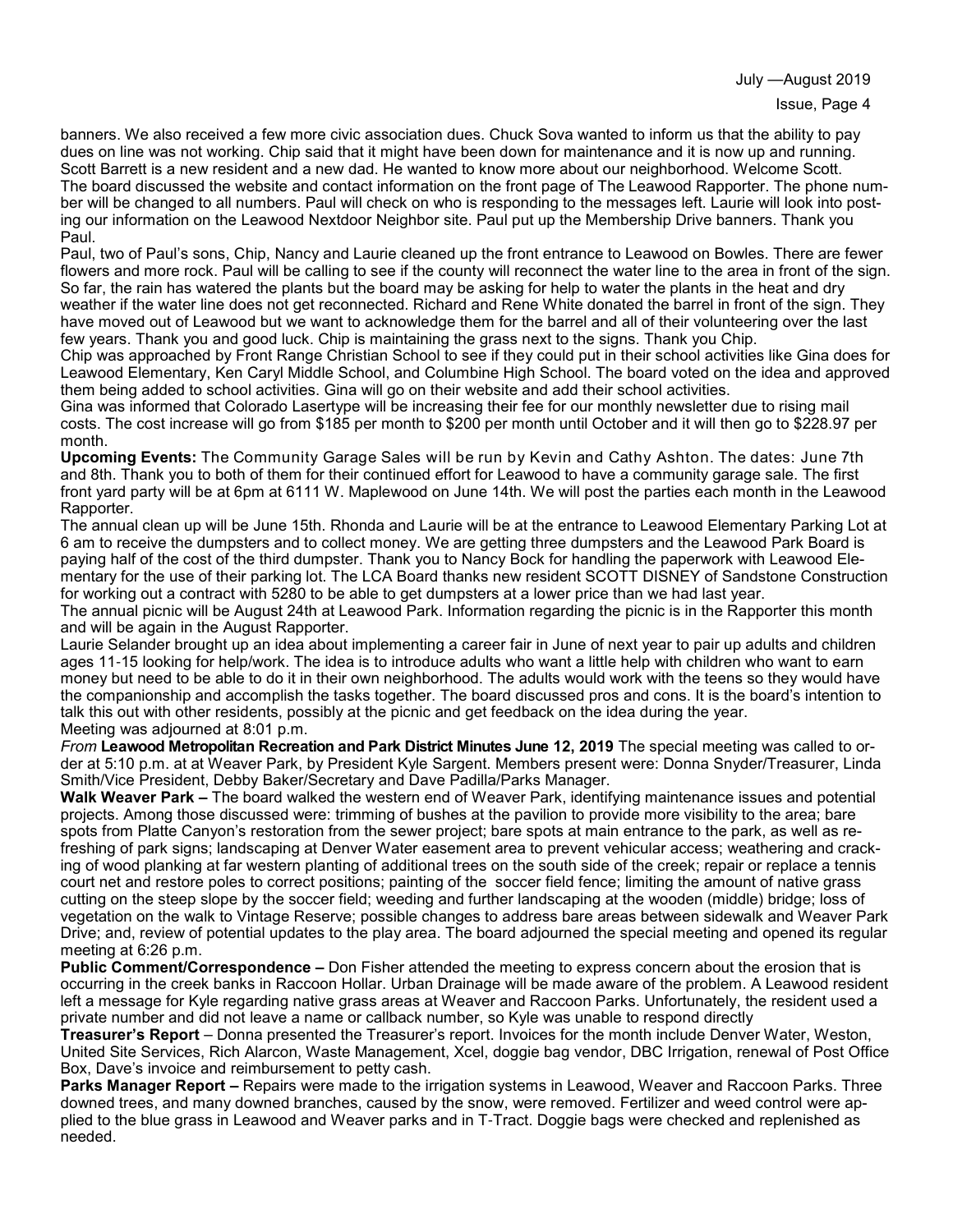July —August 2019

**New Business –** Kyle will investigate the requirements for a Great Outdoors Colorado planning grant.

**Old Business –** (1) Open Board Position – A notice was placed on the front page of the Leawood Rapporter, however as of yet, no one has expressed interest. The search will continue for a person to fill the open board position that will expire in 2022. Interested residents should call Kyle Sargent (303) 520-6617 or contact any board member. Board members must be a resident property owner in the District.

2) Weaver Park play area redesign – Kyle has asked Lindsey Reese of Circuit Rider of Colorado to provide a proposal to the Board. He expects to meet with her and her boss early next week.

Adjournment: The meeting was adjourned at 7:25 p.m.—*Deborah Baker, Acting Secretary*

Posting location: District Board's agendas are posted by the Clerk to the Jefferson County Board of Commissioners board.

### Williamsburg II

*From* **Williamsburg 2 HOA: Meeting Minutes May 28, 2019 Office/Board Members** President – Kathy Morelli Vice President/Newsletter – Wendi Milinkov Treasurer – Mark Hickman Secretary/ Events – Laura Blakey Committees: Architectural Coor. – Jim Reindel Common areas – open Covenants – HOA Welcoming Committee – Teresa Skinner Home Owners: Melissa Becker, Joanie Bock, Sharie Chickering, Lorie Reindel, Sherri Montague At Large Board Members: Brian Bennet

**COMMITTEE REPORTS Treasurer Report:** 9 or so new dues collected through envelopes sent in newsletter. We will plan to do another envelope mailer in Sept. newsletter. There have been several neighbors who have paid more than the \$35 amount, which is wonderful.

The total for the Easter Egg Hunt was \$234.66.

Laura will look into the cost of two new sandwich boards and bike locks to secure them to poles along Meadows. There was a dues payment from an address in PA, Mark emailed the person to ensure it wasn't a mistake (maybe there is a Williamsburg HOA in PA they thought they were paying?).

**Common Areas:** Foothills will be putting a new trash can and dog dispenser plus Foothills Signs near the path at the bottom of the sledding hill and also halfway down the path that runs along the pond area.

The North Pond bridge has a large hole under one side of it that will likely give way and the bridge will collapse with it. A message was left about this to Gary Ramos, Foothills Park and Rec Coordinator, but haven't heard back yet. His number is 303-409-2305 if anyone else has concerns regarding common areas safety, cleanliness, etc.

Neighbors in attendance brought up concerns about the South Pond cattails (no water flow, stinky) and wondered if Foothills can clean that up as they used to do. Suggested they call Gary and ask what Foothills will do.

Next year, Foothills will hold Community Meetings regarding the updates of the tennis courts and sidewalk in Eagle Meadows Park.

Joanie brought a great handout that she made about the importance of saving the bees. Wendi is looking into having it put into the July newsletter.

Joanie and Sherrie are thinking about being the new Greens Committee/Common Areas team.

Joanie mentioned that Foothills can bring bags to help with clean up efforts, she is going to find out what else they may do to assist neighborhoods with clean up efforts.

Joanie will be looking into a date in June to do a Spring Cleanup, possibly round up a boy scout troop to help too. There will also be Fall Cleanup in November.

**Covenant Controls:** Neighbors in attendance brought up concerns about very loud fireworks going off in the middle of the night and what could be done about it. This is something that either you can call Jeffco non emergency line about and report a complaint or, if you feel comfortable, knocking on the door (if you know what house) and kindly asking as a neighbor to be more considerate. We will put a reminder in the newsletter for July about being respectful of the impact on families, animals, etc. when loud noises are heard late at night. Maybe we can do a door flier with July 1st newsletter reminding folks about no fireworks.

There was a general discussion about what the covenants are, if they can be enforced, how to apply for an architectural change and more. Our HOA does not desire to be the "police" and bug residents. Our goal is to be helpful in keeping our neighborhood looking nice and maintain property values.

5 letters were sent out last month about a trailer in the driveway, boat needing to be moved, dead branches needing removal, pavers/wooden pallets needing to be moved and a trash receptacle being moved. All homeowners took care of each item except the trailer was not moved. It's great to see that the HOA's friendly reminder letters are valued and homeowners have addressed the concerns.

**Events:** Yard of the Month will be done in June, July and August. July 4th Bike parade is sponsored by Sarah Meyers and her husband. The parade will start at 10 am, lead by hopefully a fire truck/ambulance.

Changing the Movie in the Park to an End of Summer Bash. Will look into getting a food truck (food for purchase), ice cream, bounce house, face painting and other ideas. Looking at Saturday, August 10th from 11 am – 3 pm. May have the Animal Shelter Drive at this event to combine efforts.

Changing the Wine and Cheese Night to a Neighborhood Block Party. Hoping to have it in the cul de sac on S Moore Ct. again.